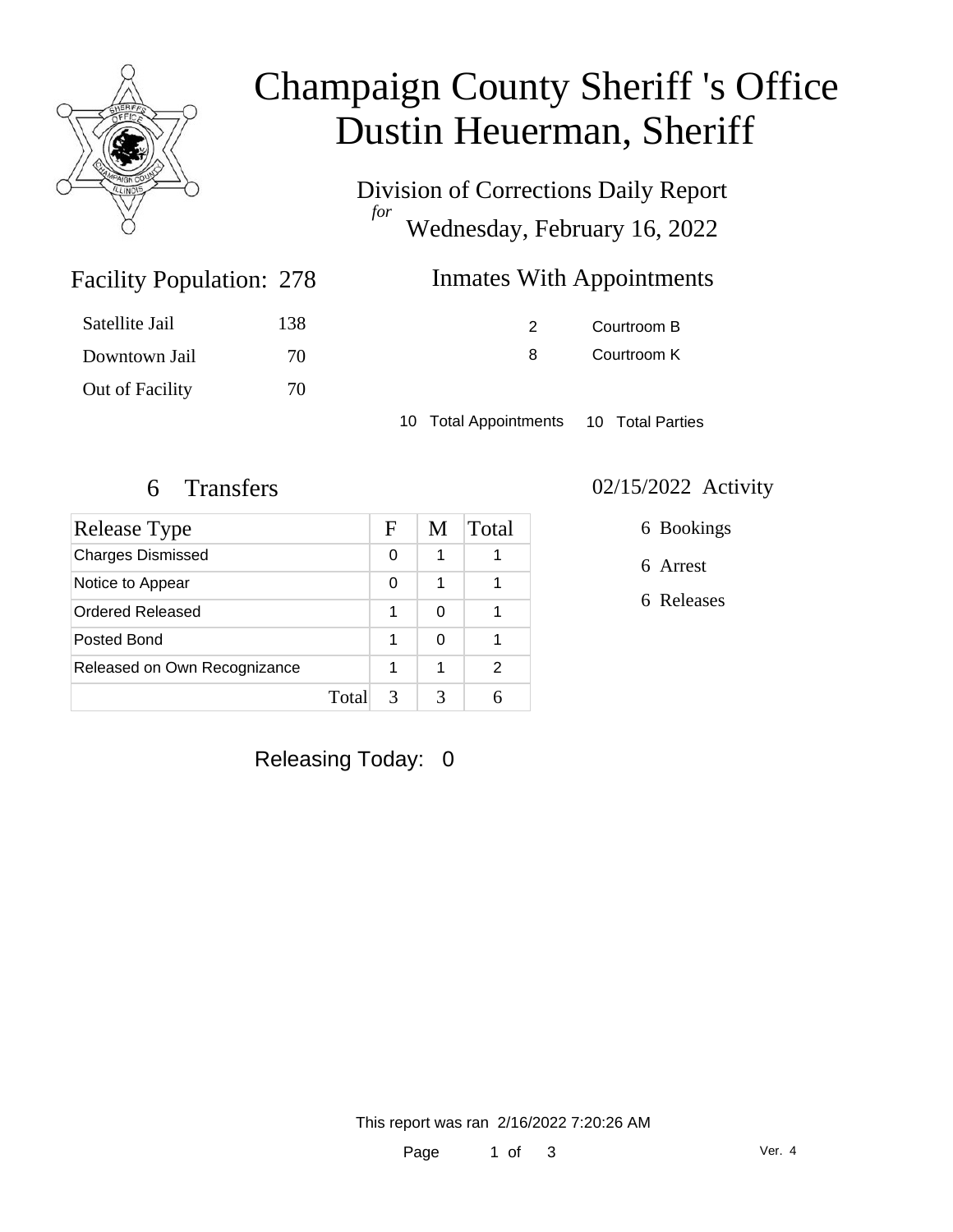

# Champaign County Sheriff 's Office Dustin Heuerman, Sheriff

Division of Corrections Daily Report *for* Wednesday, February 16, 2022

#### Custody Status Count

- Direct Criminal Contempt 1
- Electronic Home Dentention 14
	- Felony Arraignment 4
	- Felony Pre-Sentence 7
		- Felony Pre-Trial 213
	- Felony Pre-Trial DUI 4
	- Felony Sentenced CCSO 4
	- Felony Sentenced IDOC 18
	- Misdemeanor Arraignment 2
		- Misdemeanor Pre-Trial 4
			- Petition to Revoke 2
			- Remanded to DHS 4
		- Traffic Sentenced CCSO 1
			- Total 278

This report was ran 2/16/2022 7:20:26 AM